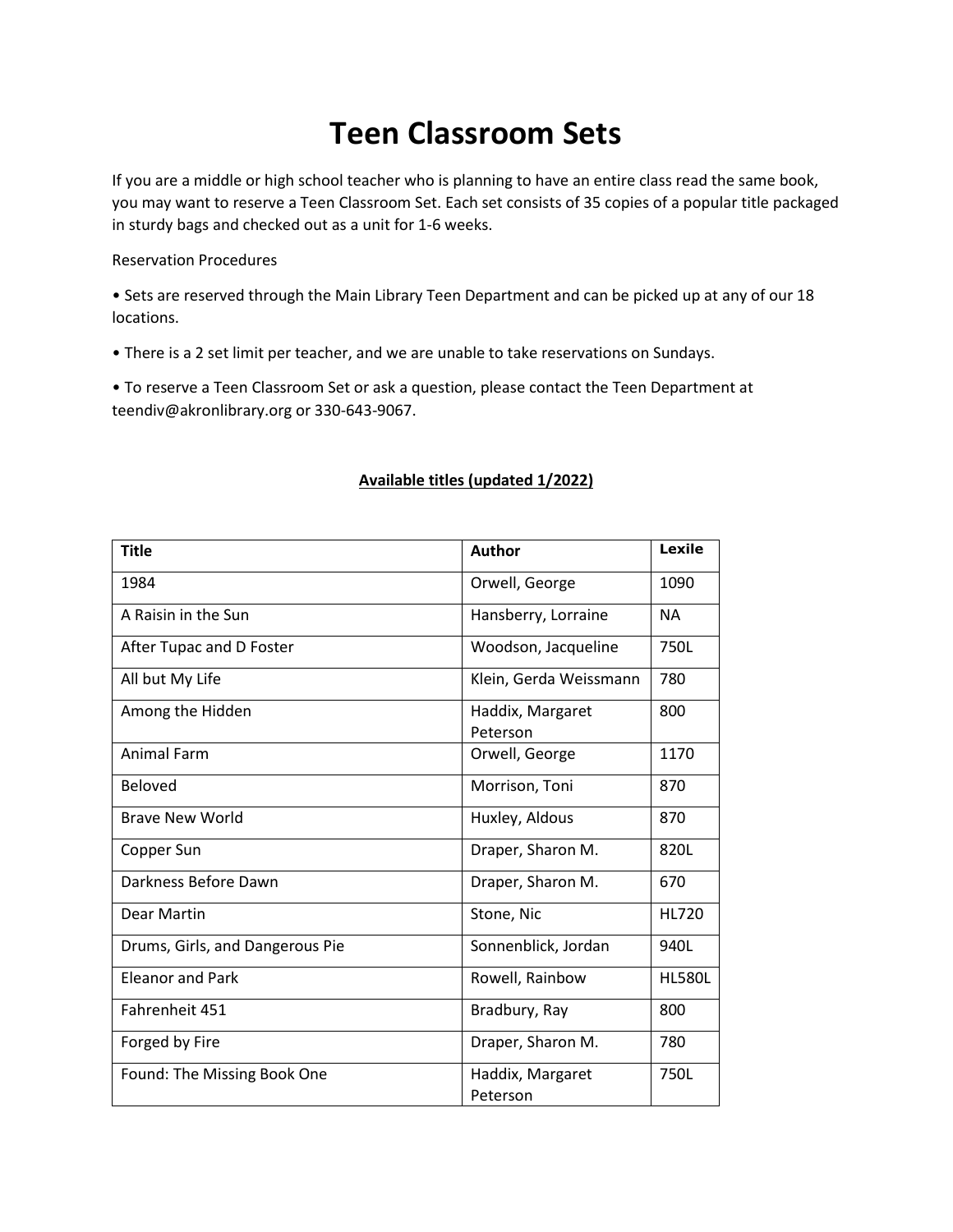| <b>Title</b>                                          | <b>Author</b>                             | <b>Lexile</b> |
|-------------------------------------------------------|-------------------------------------------|---------------|
| Frankenstein                                          | Shelley, Mary                             | <b>HL510</b>  |
| Hey, Kiddo                                            | Krosoczka, Jarrett J.                     | <b>HL510</b>  |
| <b>Hunger Games</b>                                   | Collins, Suzanne                          | 810           |
| I'm Not Dying With You Tonight                        | Jones, Kimberly and<br><b>Gilly Segal</b> | <b>HL740L</b> |
| <b>Invisible Man</b>                                  | Ellison, Ralph                            | 950           |
| Long Way Down                                         | Reynolds, Jason                           | <b>HL720L</b> |
| Lord of the Flies                                     | Golding, William                          | 770           |
| Macbeth (Folgers Ed.)                                 | Shakespeare, William                      | <b>NA</b>     |
| Milkweed                                              | Spinelli, Jerry                           | 510L          |
| Night                                                 | Wiesel, Elie                              | 570           |
| Of Mice and Men                                       | Steinbeck, John                           | 630           |
| On the Come Up                                        | Thomas, Angie                             | <b>HL550L</b> |
| Projekt 1065                                          | Gratz, Alan                               | 780           |
| Saving Red                                            | Sones, Sonya                              | <b>NA</b>     |
| Scythe                                                | Shusterman, Neal                          | 830L          |
| Sold                                                  | McCormick, Patrica                        | 820L          |
| Speak                                                 | Anderson, Laurie Halse                    | 690           |
| Stamped: Racism, Antiracism, and You                  | Reynolds, Jason and<br>Ibram X. Kendi     | 1000L         |
| Tears of a Tiger                                      | Draper, Sharon M                          | 700           |
| The Absolutely True Diary of a Part-Time Indian       | Alexie, Sherman                           | 600           |
| The Bluest Eye                                        | Morrison, Toni                            | 920L          |
| The Book Thief                                        | Zusak, Markus                             | 730           |
| The Catcher in the Rye                                | Salinger, JD                              | 790           |
| The Curious Incident of the Dog in the Night-<br>Time | Haddon, Mark                              | 1180          |
| The Face on the Milk Carton                           | Cooney, Caroline B.                       | 660           |
| The Grapes of Wrath                                   | Steinbeck, John                           | 680           |
| The Great Gatsby                                      | Fitzgerald, F Scott                       | 1070          |
| The Hate U Give(Hardback)                             | Thomas, Angie                             | <b>HL590L</b> |
| The Iliad                                             | Homer                                     | 1040          |